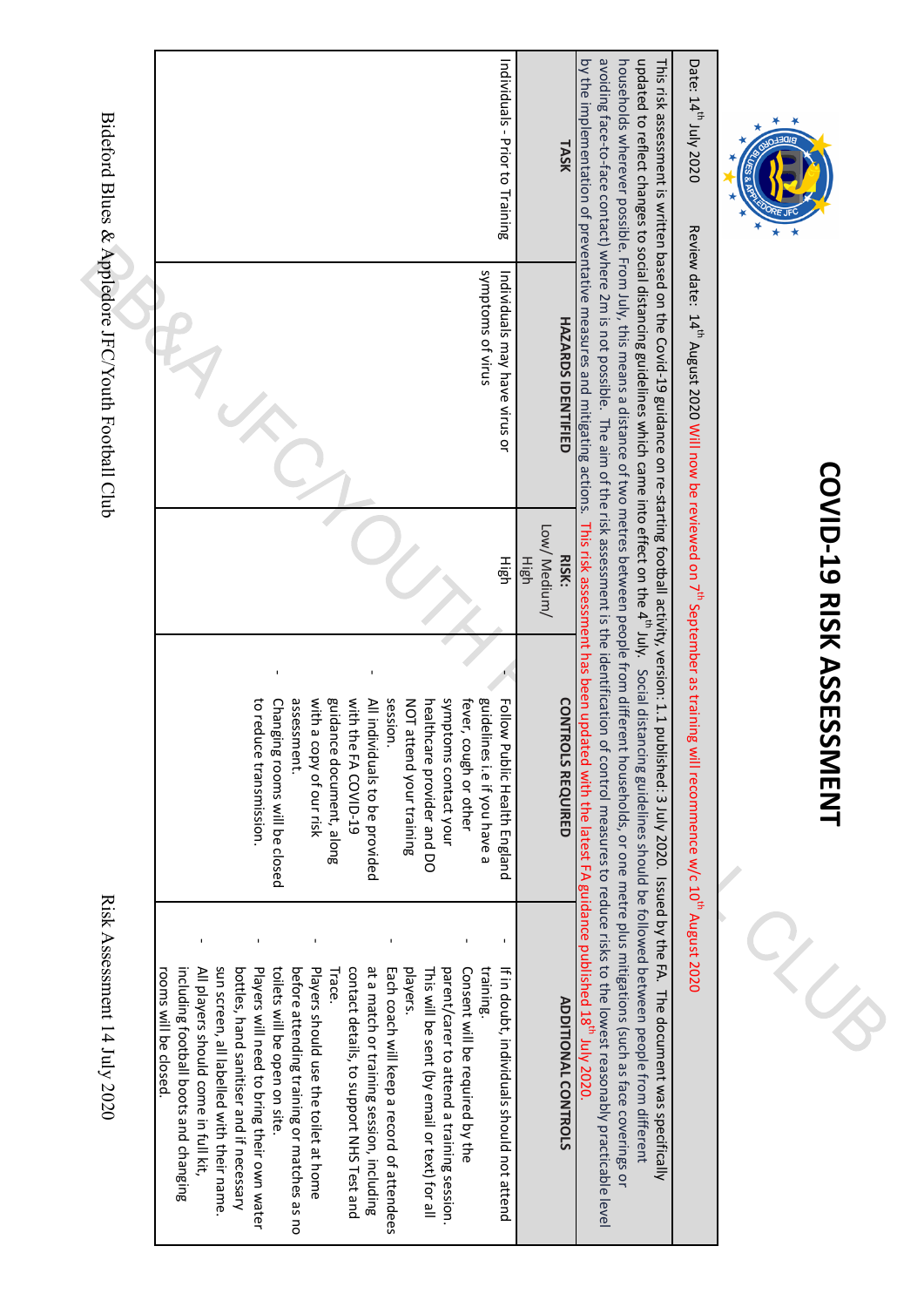| Equipment and Goals<br>Use of Club Held Training                                                                                                                                                                                                                                                                                                                                                                                                                              | Training<br>Team equipment - Prior to                                                                                                                                                                                                                                                                                                                                                                                                                                                                                                                                                    |  |
|-------------------------------------------------------------------------------------------------------------------------------------------------------------------------------------------------------------------------------------------------------------------------------------------------------------------------------------------------------------------------------------------------------------------------------------------------------------------------------|------------------------------------------------------------------------------------------------------------------------------------------------------------------------------------------------------------------------------------------------------------------------------------------------------------------------------------------------------------------------------------------------------------------------------------------------------------------------------------------------------------------------------------------------------------------------------------------|--|
| equipment or goals<br>Transfer of virus via training                                                                                                                                                                                                                                                                                                                                                                                                                          | Transfer of virus via equipment                                                                                                                                                                                                                                                                                                                                                                                                                                                                                                                                                          |  |
| Medium                                                                                                                                                                                                                                                                                                                                                                                                                                                                        | High                                                                                                                                                                                                                                                                                                                                                                                                                                                                                                                                                                                     |  |
| advance of sessions<br>All equipment to be cleaned<br>before<br>Goals to be positioned in<br>and after use                                                                                                                                                                                                                                                                                                                                                                    | before<br>All equi<br>and after use.<br>ipment to be cleaned                                                                                                                                                                                                                                                                                                                                                                                                                                                                                                                             |  |
| observe these, along with<br>assessment and they agree to<br>will ensure they are fully<br>used, a committee member<br>place before and after use.<br>cleaning procedures are in<br>operators/personnel they will<br>their own company guidelines.<br>briefed on our Covid-19 risk<br>need to ensure that thorough<br>If external contractors are<br>Soap and water available for any<br>used by multiple<br>additional cleaning.<br>If maintenance equipment or machinery is | and players<br>and should not be swapped. Initials can<br>before and after each session by coaches<br>the entrance and exit points to be used<br>Soap and water available for any<br>will be responsible for cleaning.<br>be written on these and parents/carers<br>Bibs will be issued to individual players<br>regularly, spray will be supplied by the<br>to ensure the equipment is disinfected<br>Hand gel dispensers will be provided at<br>additional cleaning.<br>before and after use.<br>Club. This will need to be undertaken<br>It will be the responsibility for each coach |  |

Bideford Blues & Appledore JFC/Youth Football Club Bideford Blues & Appledore JFC/Youth Football Club  $\Gamma$  Risk Assessment 14 July 2020

Risk Assessment 14 July 2020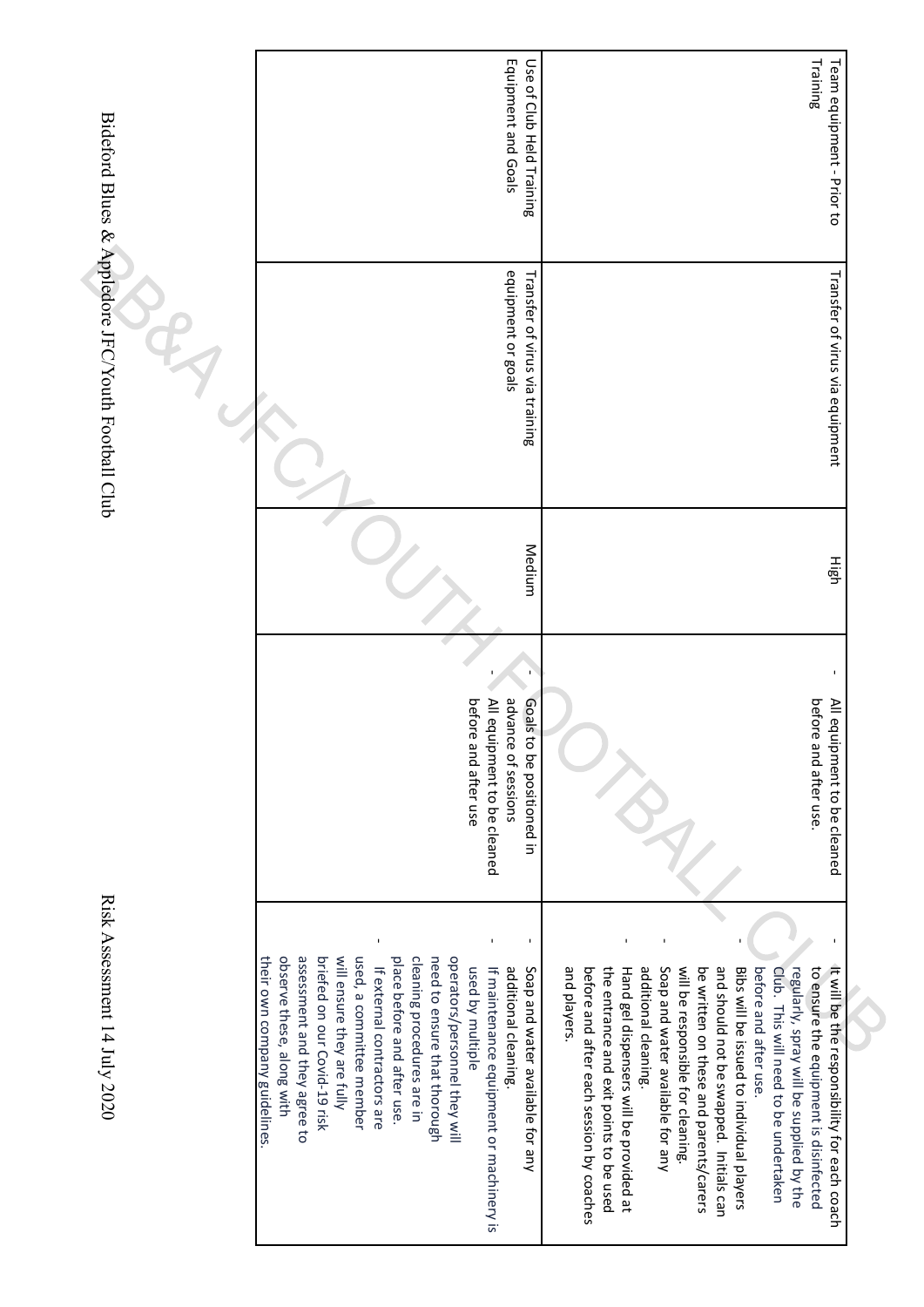| Player Drop Off and Collection                                                                                                                                                                                                                                                                                                                                                                                                                                                                                                                                                              |                                                                                                                                     |
|---------------------------------------------------------------------------------------------------------------------------------------------------------------------------------------------------------------------------------------------------------------------------------------------------------------------------------------------------------------------------------------------------------------------------------------------------------------------------------------------------------------------------------------------------------------------------------------------|-------------------------------------------------------------------------------------------------------------------------------------|
| guidelines and congregate<br>adult) may breach distancing<br>Players or drivers (responsible                                                                                                                                                                                                                                                                                                                                                                                                                                                                                                |                                                                                                                                     |
| Medium                                                                                                                                                                                                                                                                                                                                                                                                                                                                                                                                                                                      |                                                                                                                                     |
|                                                                                                                                                                                                                                                                                                                                                                                                                                                                                                                                                                                             |                                                                                                                                     |
| would encourage players not<br>to use public transport if<br>and exit points.<br>Signs will be provided so<br>car if they are not in their<br>their session.<br>congested areas.<br>people<br>household or bubble. We<br>Parents will not be allowed to<br>On training days the club<br>implemented to stop<br>A one way system will be<br>back after the training session.<br>possible.<br>bring other children in their<br>players<br>house will be closed and<br>Parents will be encouraged to<br>remain<br>will leave straight after<br>can find their entrance<br>in their car or come |                                                                                                                                     |
|                                                                                                                                                                                                                                                                                                                                                                                                                                                                                                                                                                                             |                                                                                                                                     |
| will allow you enough time to enter the<br>Parents should not arrive early to avoid<br>days/nights to ensure no overcrowding<br>groups.<br>and exit points.<br>pitch safely.<br>the pitch and not to wait around in<br>Coaches will co-ordinate their training                                                                                                                                                                                                                                                                                                                              |                                                                                                                                     |
|                                                                                                                                                                                                                                                                                                                                                                                                                                                                                                                                                                                             | congregation, 5 minutes before practice<br>Players will be asked to make their way to<br>Hand Sanitiser to be available at entrance |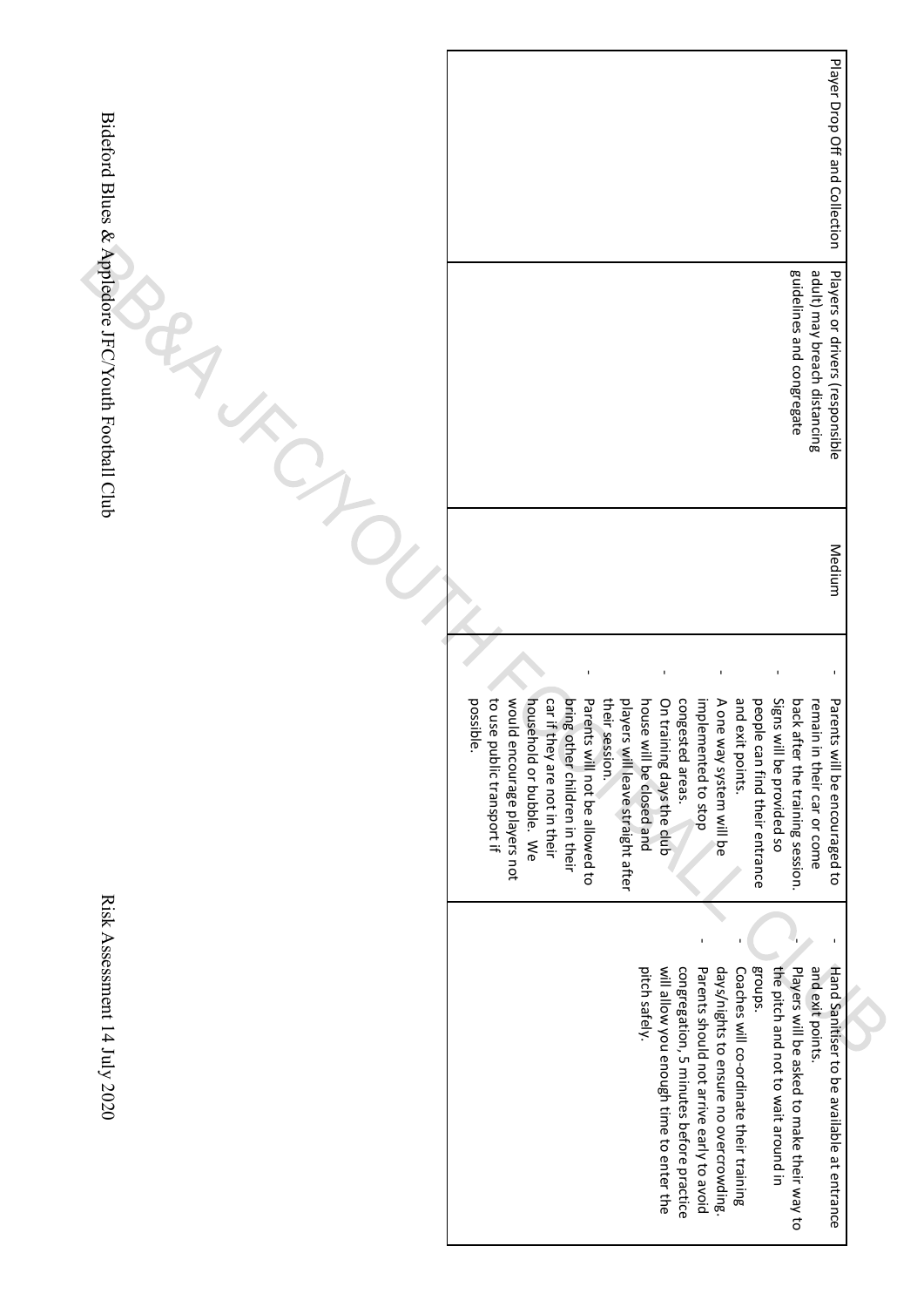|                                                    | Training Session                                                                                                                                                                                                                                                                                                                                                                                                                                                                                                                                                                                                                                                                                                                                                                                                                                                                                                             |  |
|----------------------------------------------------|------------------------------------------------------------------------------------------------------------------------------------------------------------------------------------------------------------------------------------------------------------------------------------------------------------------------------------------------------------------------------------------------------------------------------------------------------------------------------------------------------------------------------------------------------------------------------------------------------------------------------------------------------------------------------------------------------------------------------------------------------------------------------------------------------------------------------------------------------------------------------------------------------------------------------|--|
| Bideford Blues & Appledore JFC/Youth Football Club | session<br>Individuals transmit virus during                                                                                                                                                                                                                                                                                                                                                                                                                                                                                                                                                                                                                                                                                                                                                                                                                                                                                 |  |
|                                                    | Medium                                                                                                                                                                                                                                                                                                                                                                                                                                                                                                                                                                                                                                                                                                                                                                                                                                                                                                                       |  |
|                                                    |                                                                                                                                                                                                                                                                                                                                                                                                                                                                                                                                                                                                                                                                                                                                                                                                                                                                                                                              |  |
|                                                    | social distancing is<br>guidance are maintained.<br>ensure that the Government<br>that they are structured to<br>Sessions to be designed to<br>(A <sub>l</sub> dde<br>Social distancing (2m rules<br>Pitch markings or cones will be<br>each training session or<br>restrict contact<br>per session<br>maintained.<br>football activity and ensure<br>individuals including coaches<br>Ensure maximum of 30<br>put in place to ensure that<br>The Club will carefully plan                                                                                                                                                                                                                                                                                                                                                                                                                                                   |  |
|                                                    | п.<br>$\blacksquare$<br>$\blacksquare$<br>$\blacksquare$                                                                                                                                                                                                                                                                                                                                                                                                                                                                                                                                                                                                                                                                                                                                                                                                                                                                     |  |
| Risk Assessment 14 July 2020                       | disinfected in breaks of play.<br>their gloves regularly in breaks in training<br>goalkeepers should ensure they disinfect<br>avoided.<br>Group goal celebrations should be<br>game or training session.<br>sanitise hands before and after a game as<br>Where possible, coaches should only<br>gum during training.<br>Players will be asked not to spit or chew<br>with most contact via a boot and the ball<br>Ball handling should be kept to a minimum<br>well as scheduled breaks throughout a<br>points. · Players and officials should<br>Hand gels to be provided at entry and exit<br>before and after the match, and in any<br>Players and coaches to kept 2m apart<br>bottles and hand sanitisers.<br>handle equipment in training.<br>or matches and thoroughly afterwards.<br>Equipment should not be shared, and<br>No tood allowed at sessions.<br>breaks in play.<br>Individual players to have named water |  |